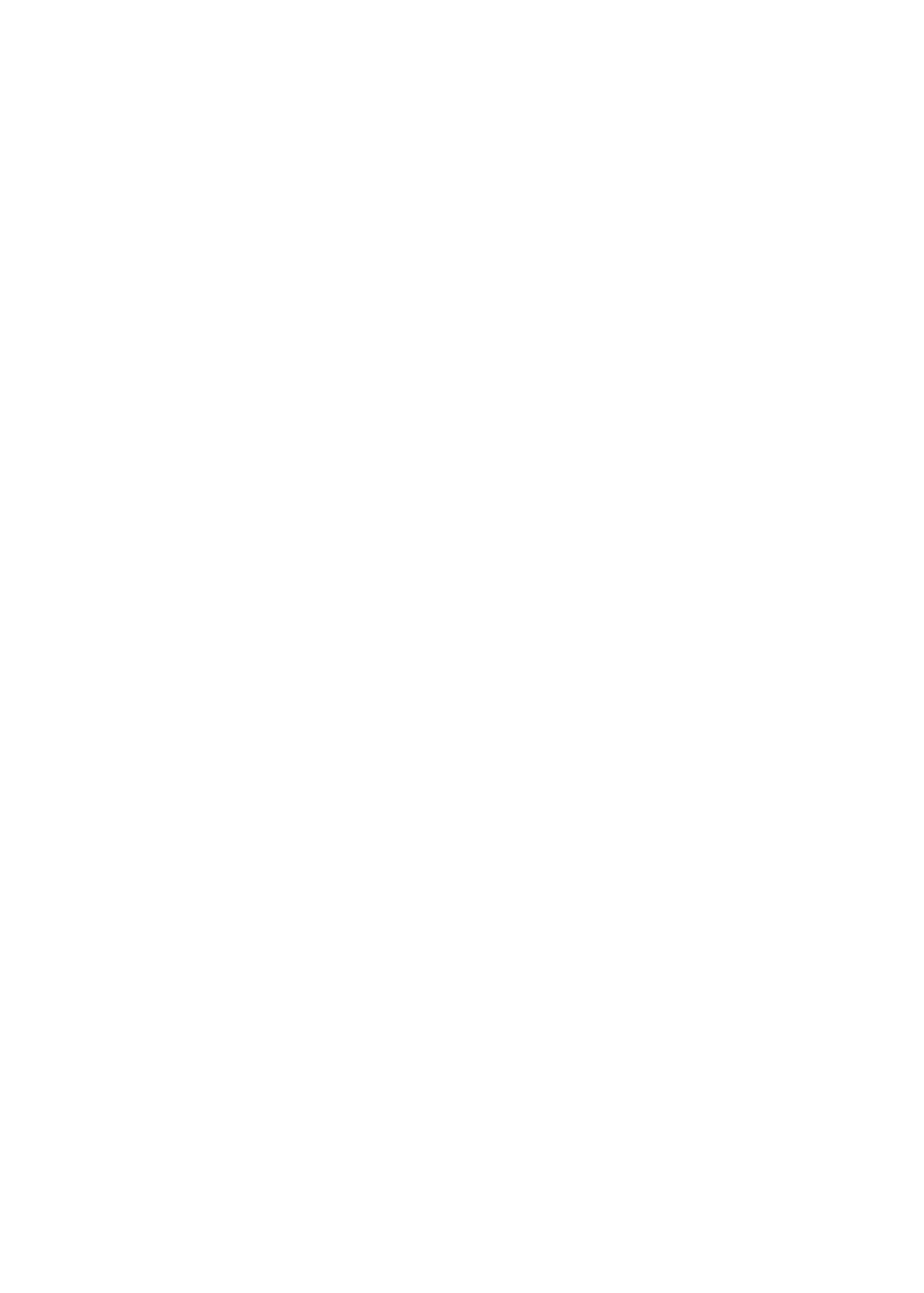### Your Detect Covid-19 Test can be used for serial testing

If you are suspected of Covid-19 (symptomatic or exposed), you can use a single test. If you have no reason to suspect Covid-19, you should use the Detect Covid-19 Test as a serial test. If your first test result is negative, you must perform a second Detect Covid-19 Test after at least 24 hours but within 48 hours to ensure an accurate result.

#### What is serial testing?

Serial testing involves testing the same person multiple times within a few days. Such testing for Covid-19 increases the chances of detecting infections earlier - even in people who are not exhibiting any symptoms.

#### How can the Detect Covid-19 Test be used for serial testing?

If your first test is negative, you must use a second test at least 24 hours (and no more than 48 hours) from your first test result. If your first or your second test is positive, then you are likely to have a current infection with SARS-CoV-2, the virus that causes Covid-19, and should consult with your healthcare provider, if needed. A second test is not needed if your first result is positive.

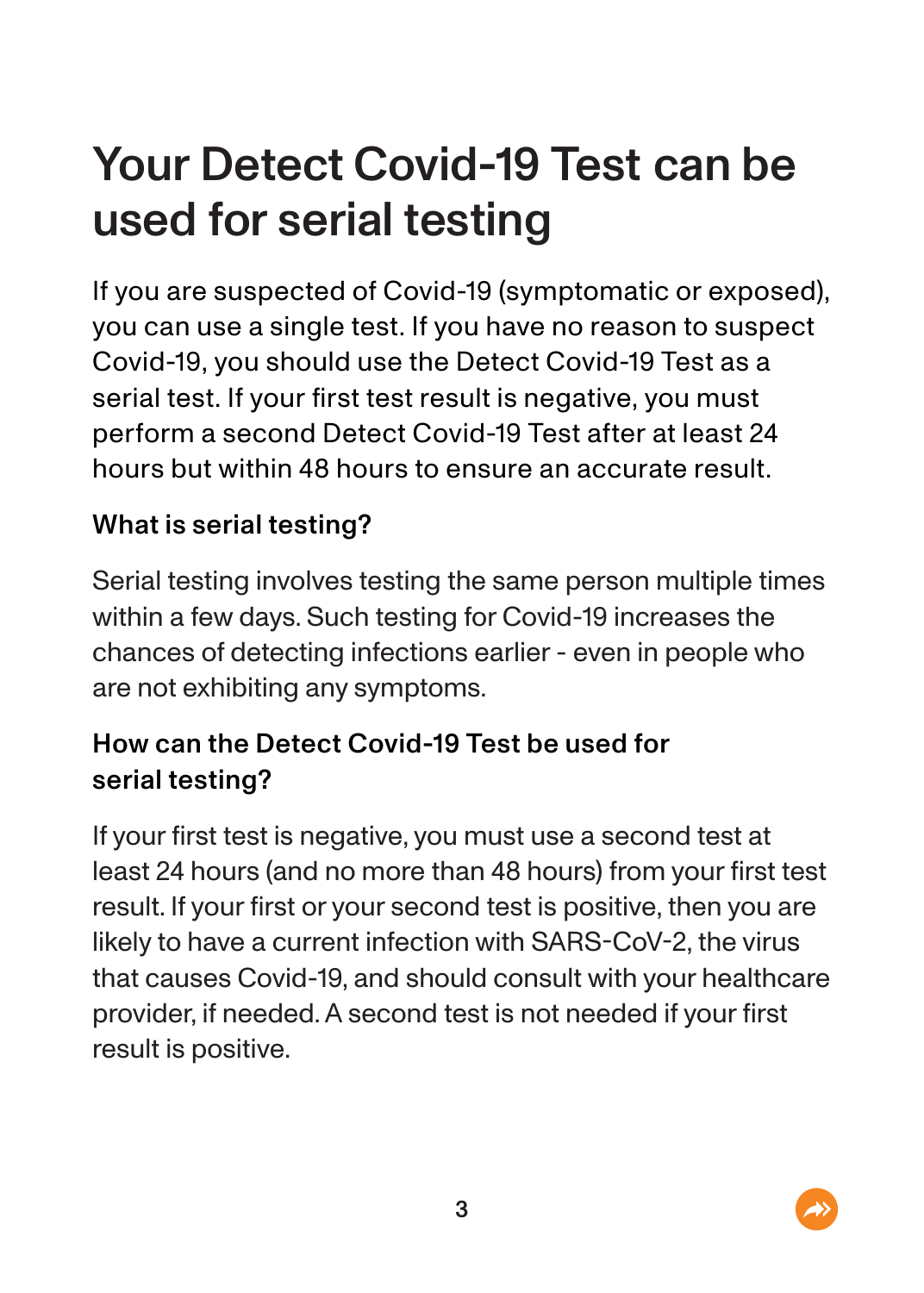### First time taking the Detect Covid-19 Test?

Download the Detect App™ from the iOS or Android app stores to activate your test and follow the step-by-step video instructions within the app to take the test.

#### Get the app at detect.com/app

The Detect Hub™ is sold separately and is required to use the Detect Covid-19 Test.

If you have no symptoms or other reasons to suspect exposure to Covid-19 and your first Detect Covid-19 Test result is negative, you must perform a second Detect Covid-19 Test within 48 hours to ensure an accurate negative result. Please make sure you have enough tests available to repeat the test in case your first test is negative.

Need assistance? Contact support@detect.com or (855) 322-3692

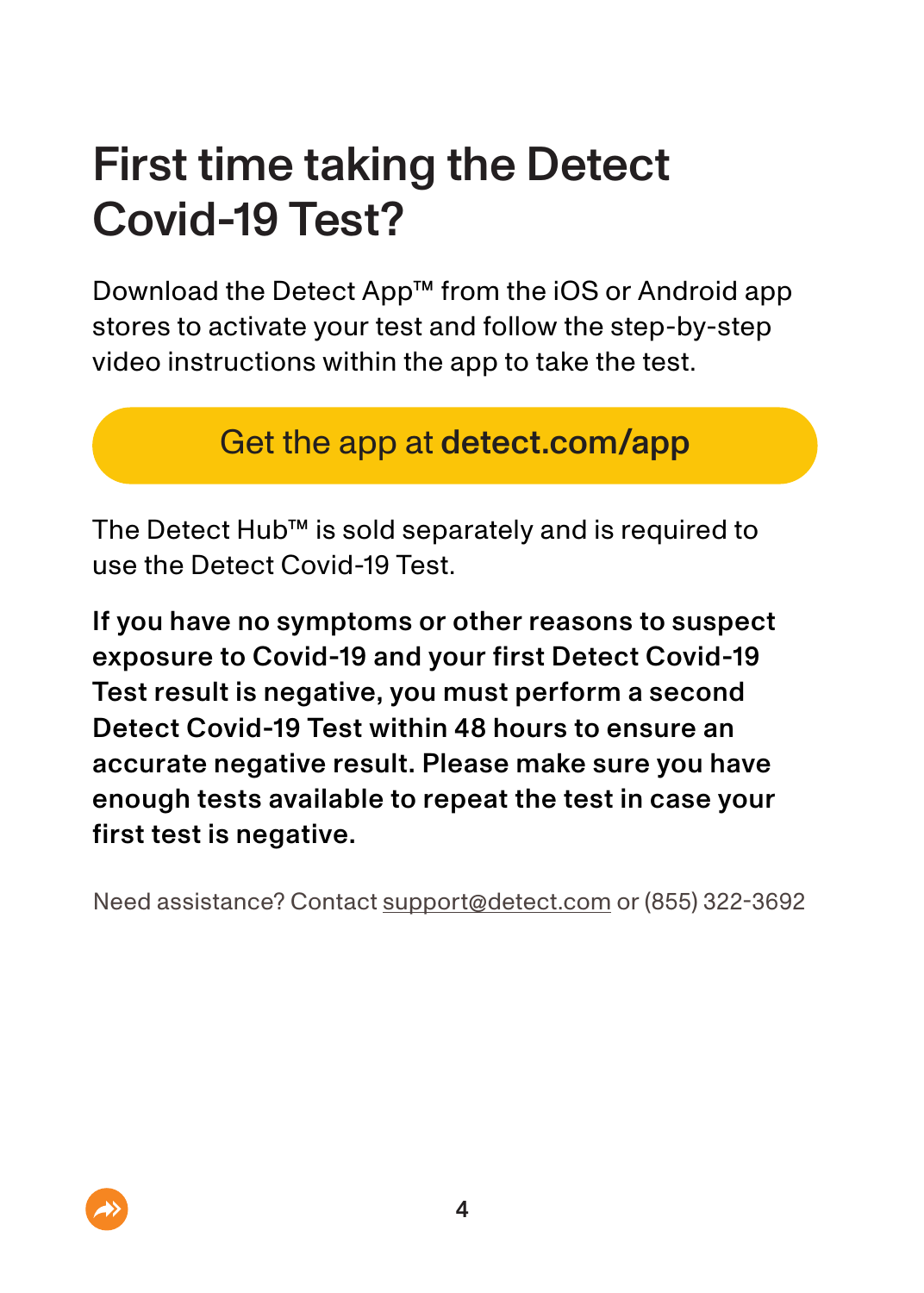### Information about the Test

- $\rightarrow$  For in vitro diagnostic use.
- → For use under FDA Emergency Use Authorization only.
- $\rightarrow$  This product has not been FDA cleared or approved but has been authorized by FDA under an EUA.
- $\rightarrow$  This product has been authorized only for the detection of nucleic acid from SARS-CoV-2, not for any other viruses or pathogens.
- $\rightarrow$  The emergency use of this product is only authorized for the duration of the declaration that circumstances exist justifying the authorization of emergency use of IVDs for detection and/or diagnosis of Covid-19 under Section 564(b)(1) of the Federal Food, Drug and Cosmetic Act, 21 U.S.C. § 360bbb-3(b)(1), unless the declaration is terminated, or authorization is revoked sooner.

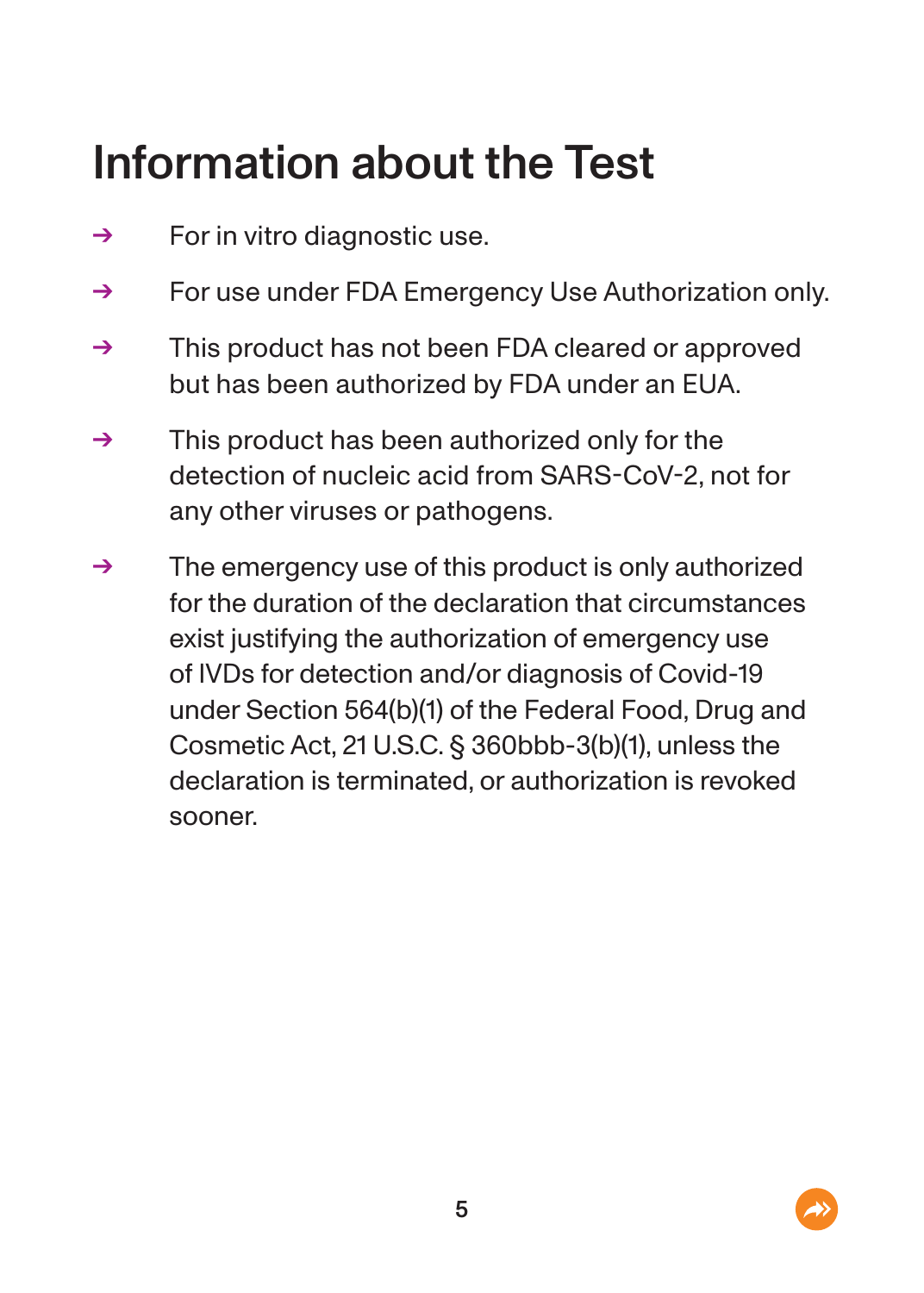### Read before using

False negative results are possible in individuals who take high dose biotin (vitamin B7) supplements. Please inform your Healthcare Provider if you are taking biotin–containing supplements and obtained a negative result for the Detect Covid-19 Test.

In addition, invalid results may occur if you are using certain nasal sprays used to fight allergies. You may wish to discuss this with your healthcare provider if you are concerned.

Make sure to wash and rinse your hands well before taking this test. If high amounts of moisturizing lotion or hand soap come into direct contact with the Swab and are introduced into the test reaction, they could interfere with your result.

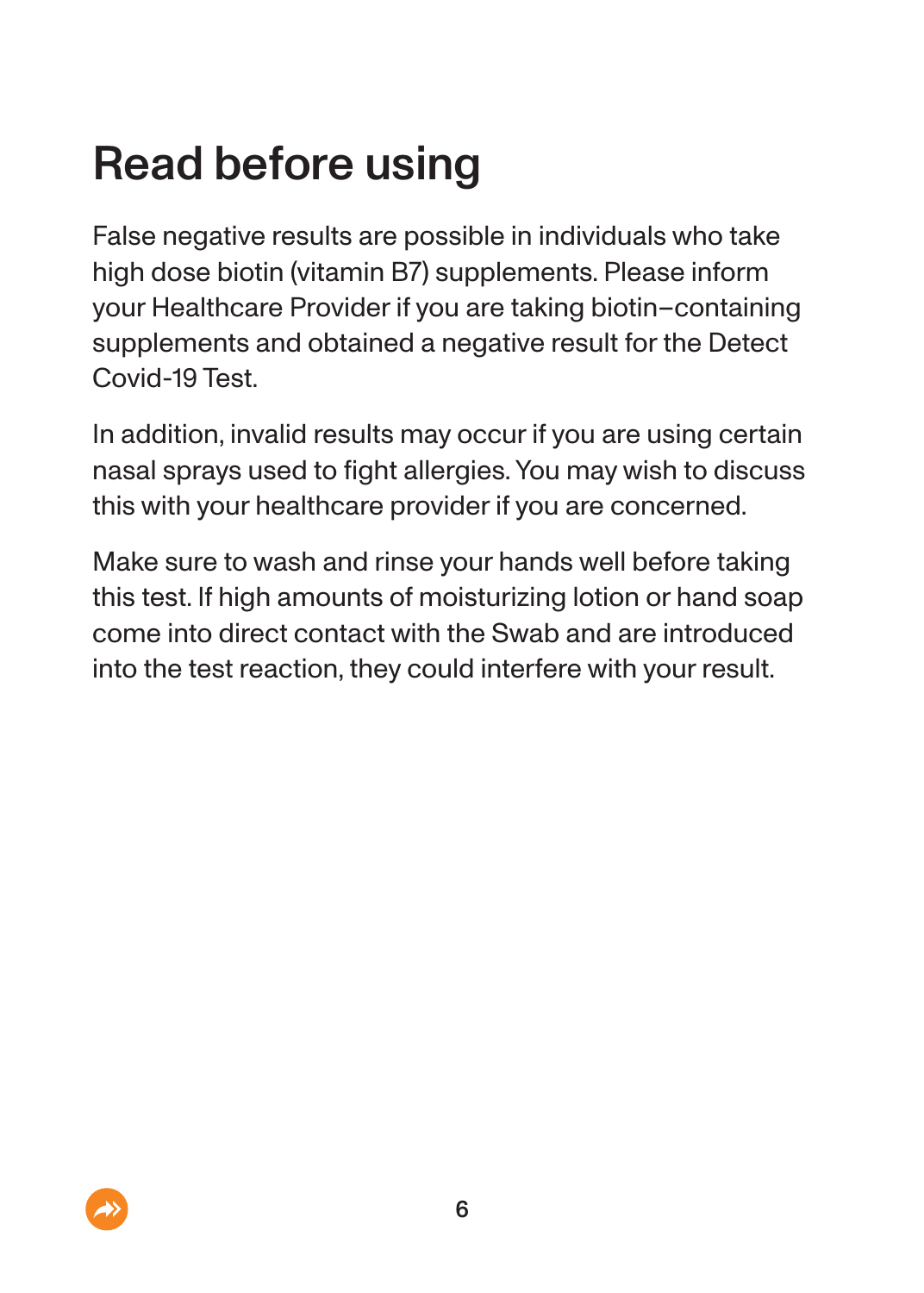### Detect Covid-19 Test Instructions



Please follow these step-by-step instructions carefully as you use the test. If you have not used the test before, please download and use the Detect App for a video tutorial.

Need assistance? Contact support@detect.com or (855) 322-3692

!<br>!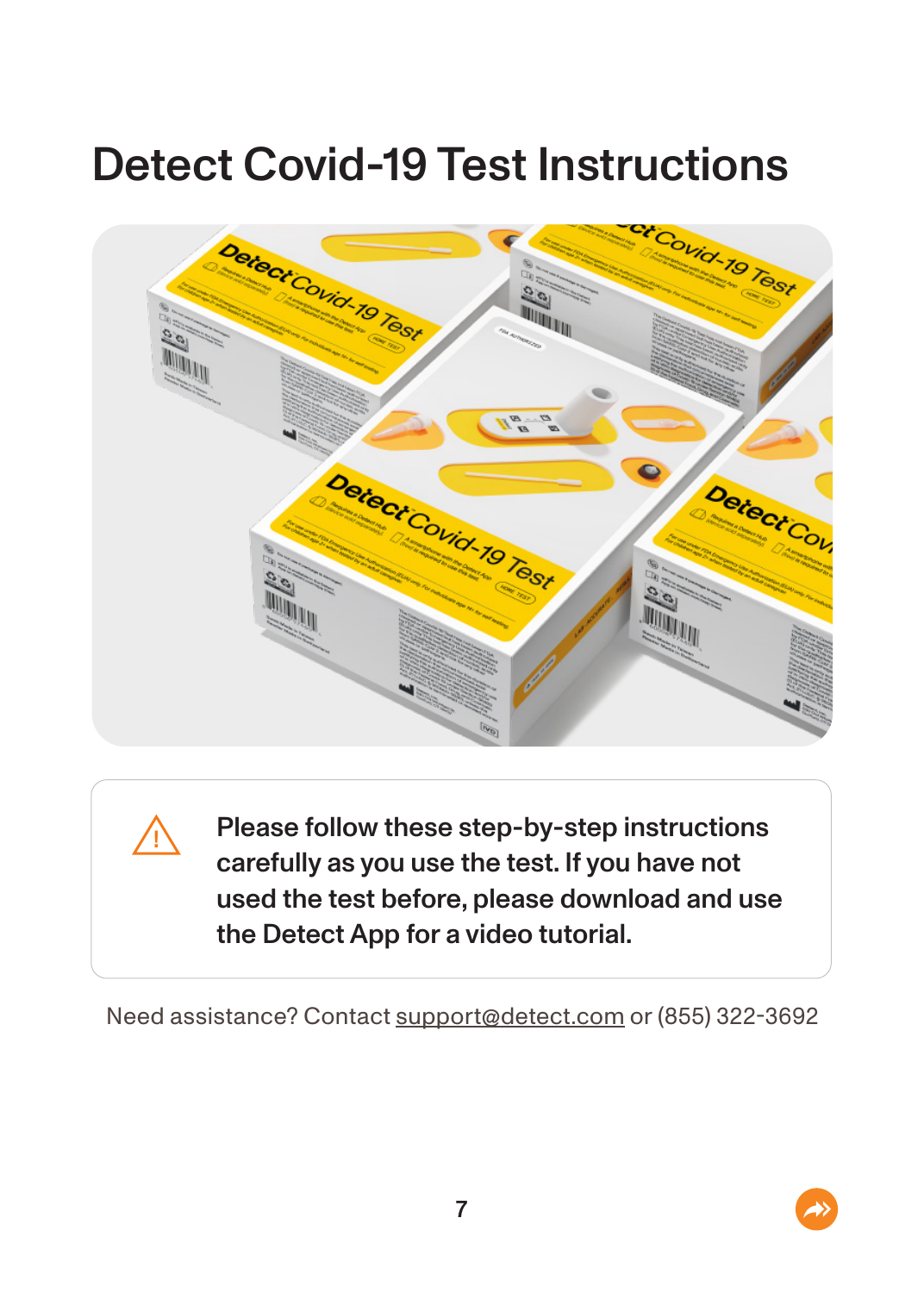### Before you begin

- → Have a sealed Detect Covid-19 Test and a Detect Hub (sold separately) ready.
	- Each Detect Test is singleuse, while the Detect Hub is reusable.
- $\rightarrow$  Check the "Use By" date on the test box to ensure the test hasn't expired.
- → Set aside time the test takes about an hour.
	- Have a timer available.
- $\rightarrow$  Use the test on a flat, clean surface.
- $\rightarrow$  Wash your hands rinse off any soap completely.
- $\rightarrow$  If performing the test on someone else, put on gloves and mask if needed.
- $\rightarrow$  Follow these step-by-step instructions carefully as you use the test.
- $\rightarrow$  Please refer to additional product information available on the detect.com website.
	- Product Information Sheets: detect.com/legal/product\_ information\_sheets
- $\rightarrow$  If you have no symptoms or other reasons to suspect exposure to Covid-19 and your first Detect Covid-19 Test result is negative, you must perform a second Detect Covid-19 Test after at least 24 hours but within 48 hours to ensure an accurate result. Please make sure you have enough tests available.

#### **WARNINGS**

- The test can be used for individuals 2 years or older. Adults should administer the test for children 13 years old or younger.
- Store and use the test between 59 °F (15 °C) and 86 °F (30 °C).
- Keep away from children and pets small parts can be choking hazards.

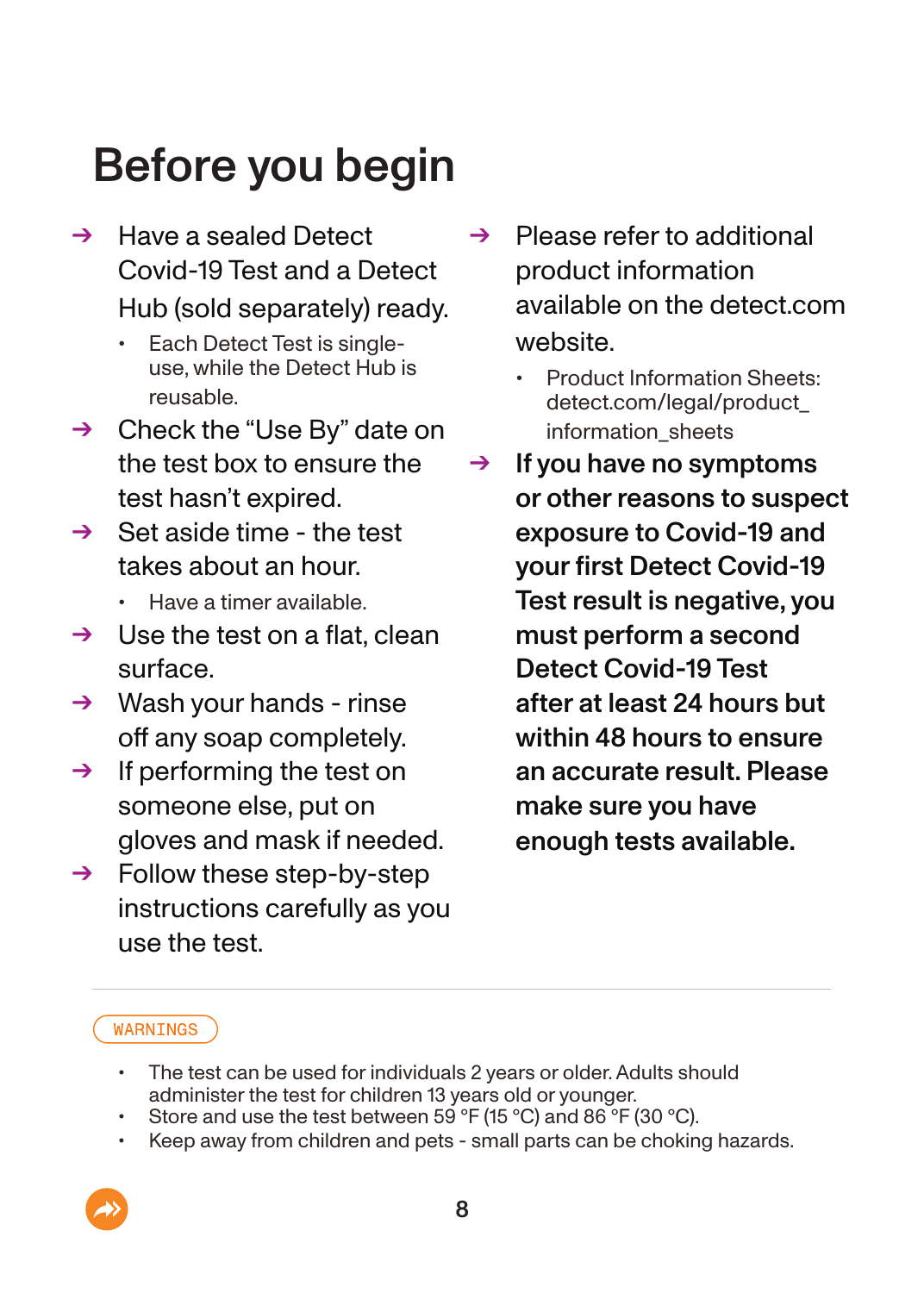# 01 Set up the Detect Hub

The Detect Hub is sold separately and is required to use the Detect Covid-19 Test.

- Plug the Detect Hub into a wall outlet using the included power adapter.
- A solid green light will indicate that the Hub is ready.



Set aside the Hub manual - refer to it only if any troubleshooting is needed to operate the Hub.

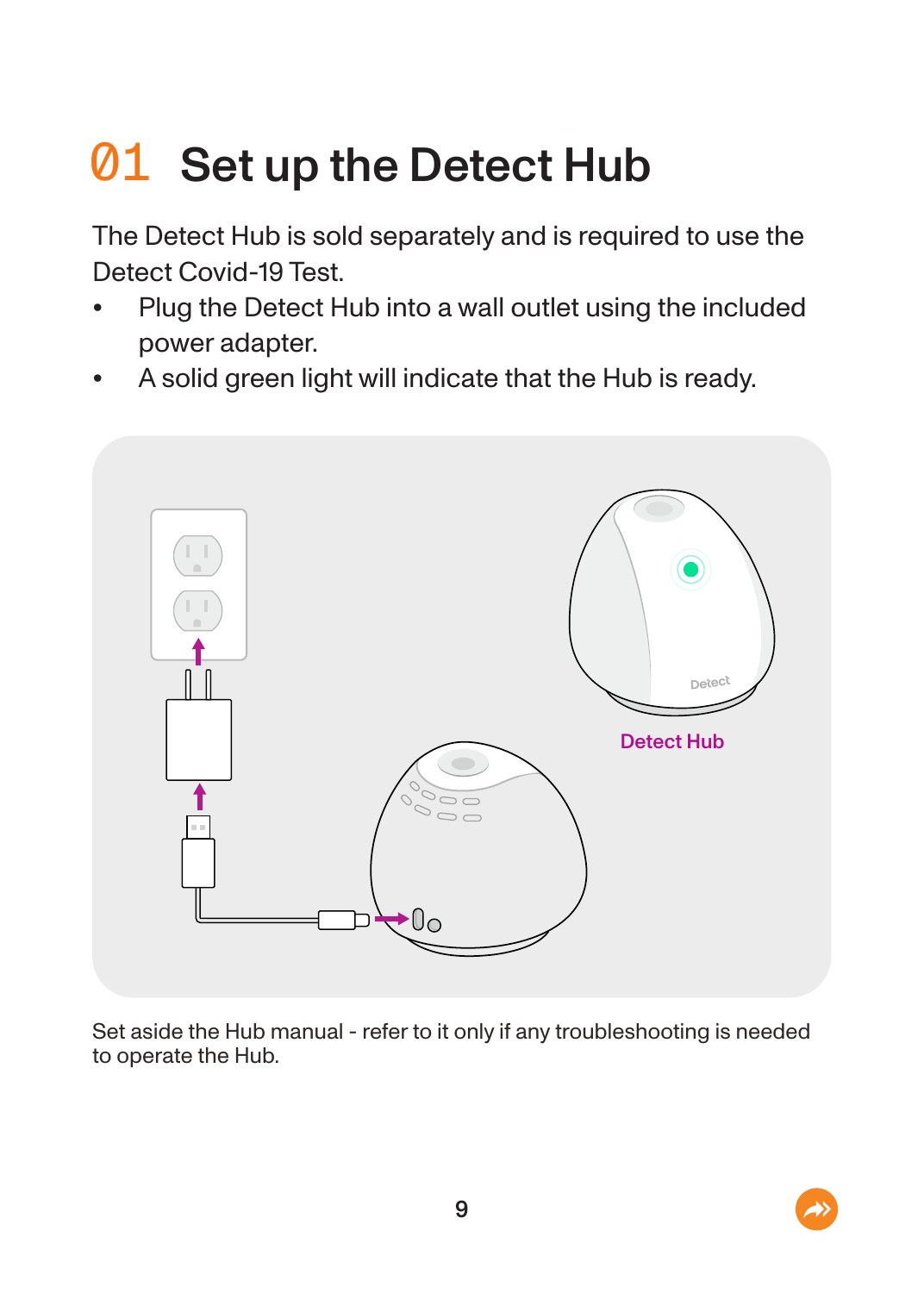# **02** Open the Detect Covid-19 Test

Each test box includes a Prepare Pack, a cardboard divider, and a Result Pack.

Do not open any packaging until instructed to do so.

• The Prepare Pack contains a Swab, a Test Tube, and the Detect Cap™. (Open only when instructed to do so.)



The Result Pack contains a Dropper and the Reader. (Open only when instructed to do so.)



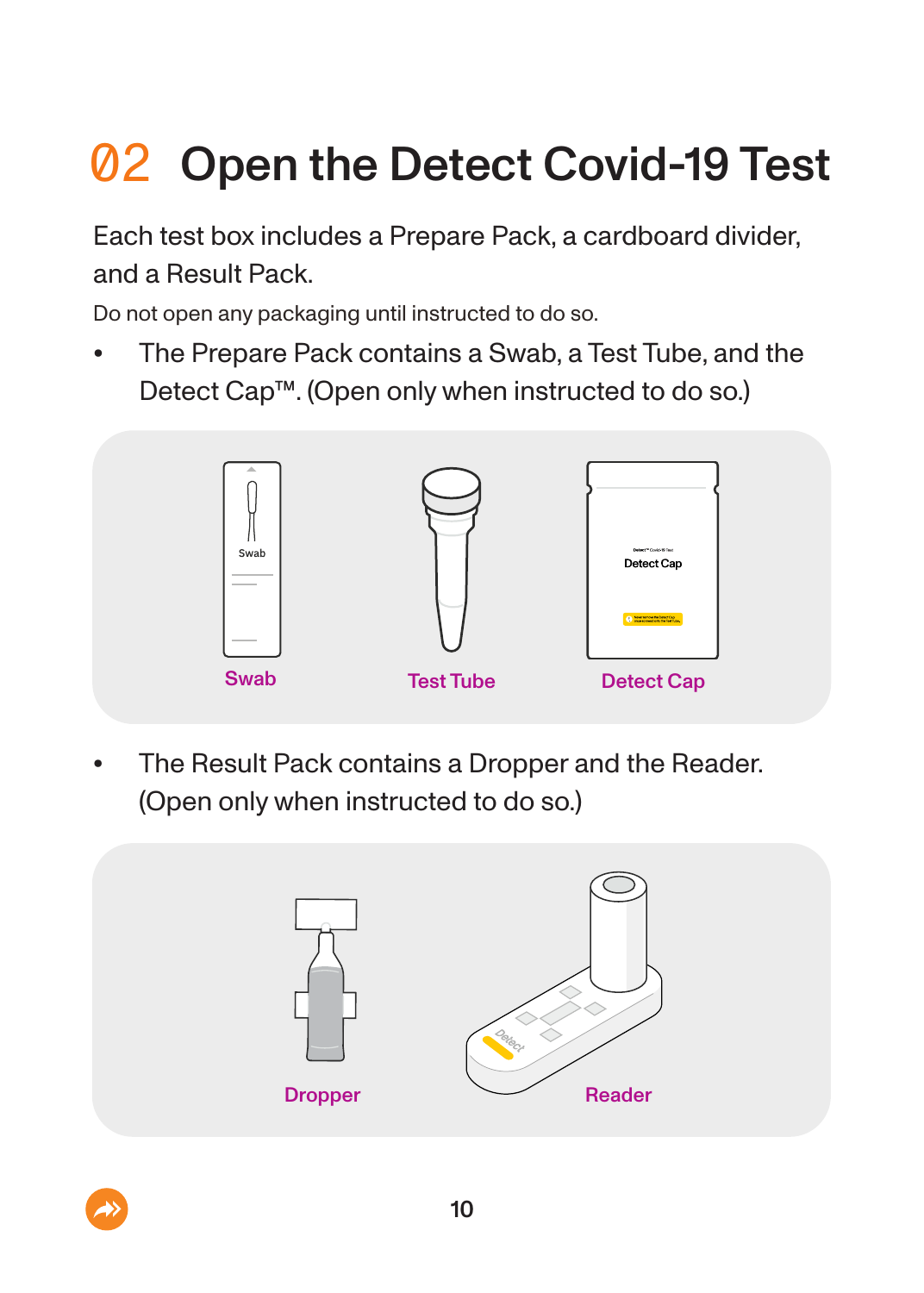### 03 Set up the Test Tube

- Take out the Prepare Pack and the cardboard divider.
- Place the cardboard divider on a flat surface.
- Open the Prepare Pack.
- Take out the Swab, Test Tube, and the pouch containing the Detect Cap.
	- Do not remove the Detect Cap from its package yet.
- Open the Test Tube carefully, as it contains a liquid.
- Discard the cap.
- Place the open tube in the cardboard divider.

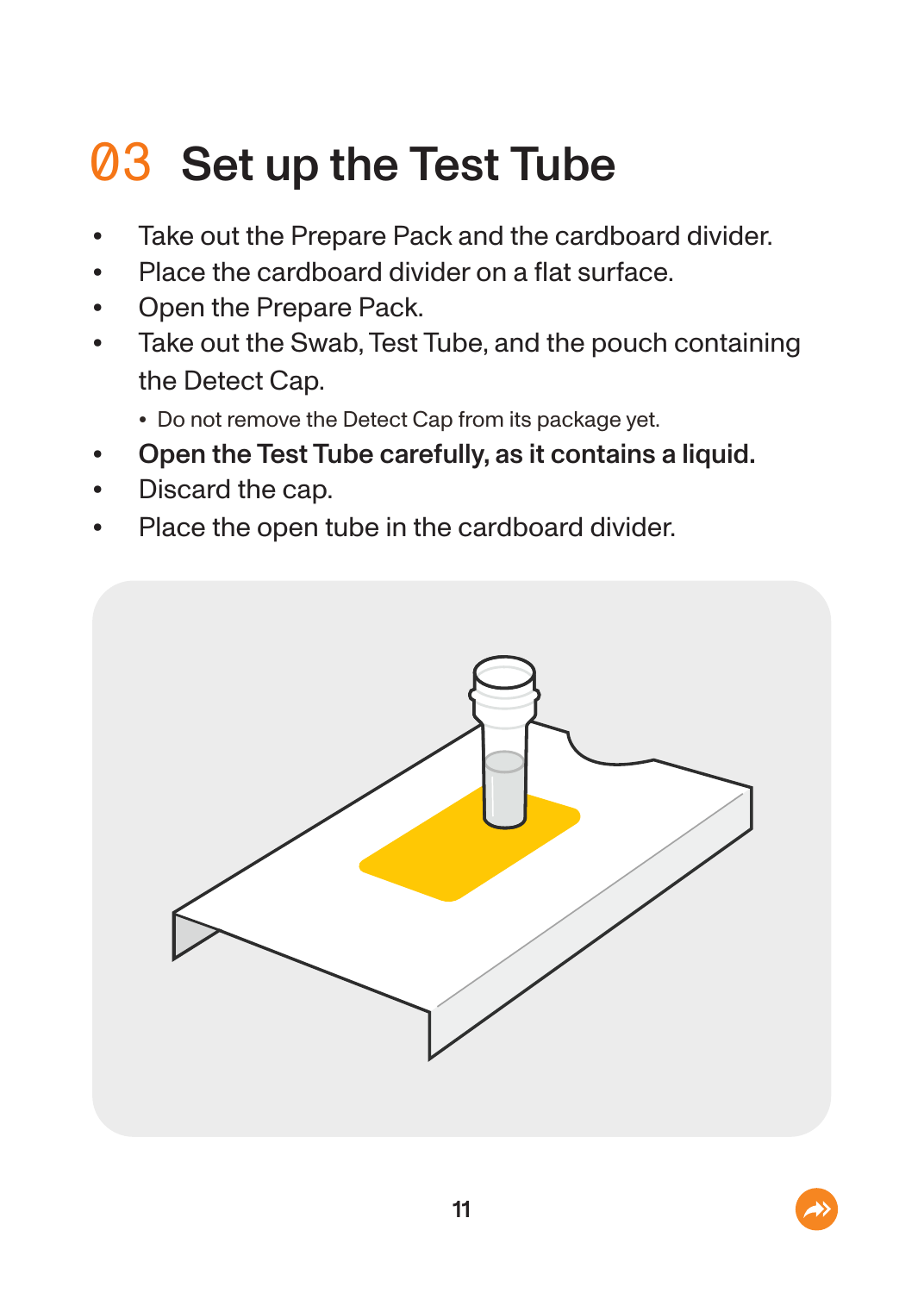### 04 Collect Sample with the Swab

- Open the Swab from the end marked "Peel here  $\blacktriangle$ " without touching the soft tip.
- Insert the Swab in one nostril until just the soft tip is completely inside.
	- For adults insert less than one inch.
	- For younger children insert less than 1/2 inch
- Swab the inside wall of the nostril in a circle 5 times.
	- The Swab tip should remain in contact with the nostril wall at all times.
- Repeat with the other nostril.
- If you are helping someone else take the test, follow the same steps to swab their nostrils.

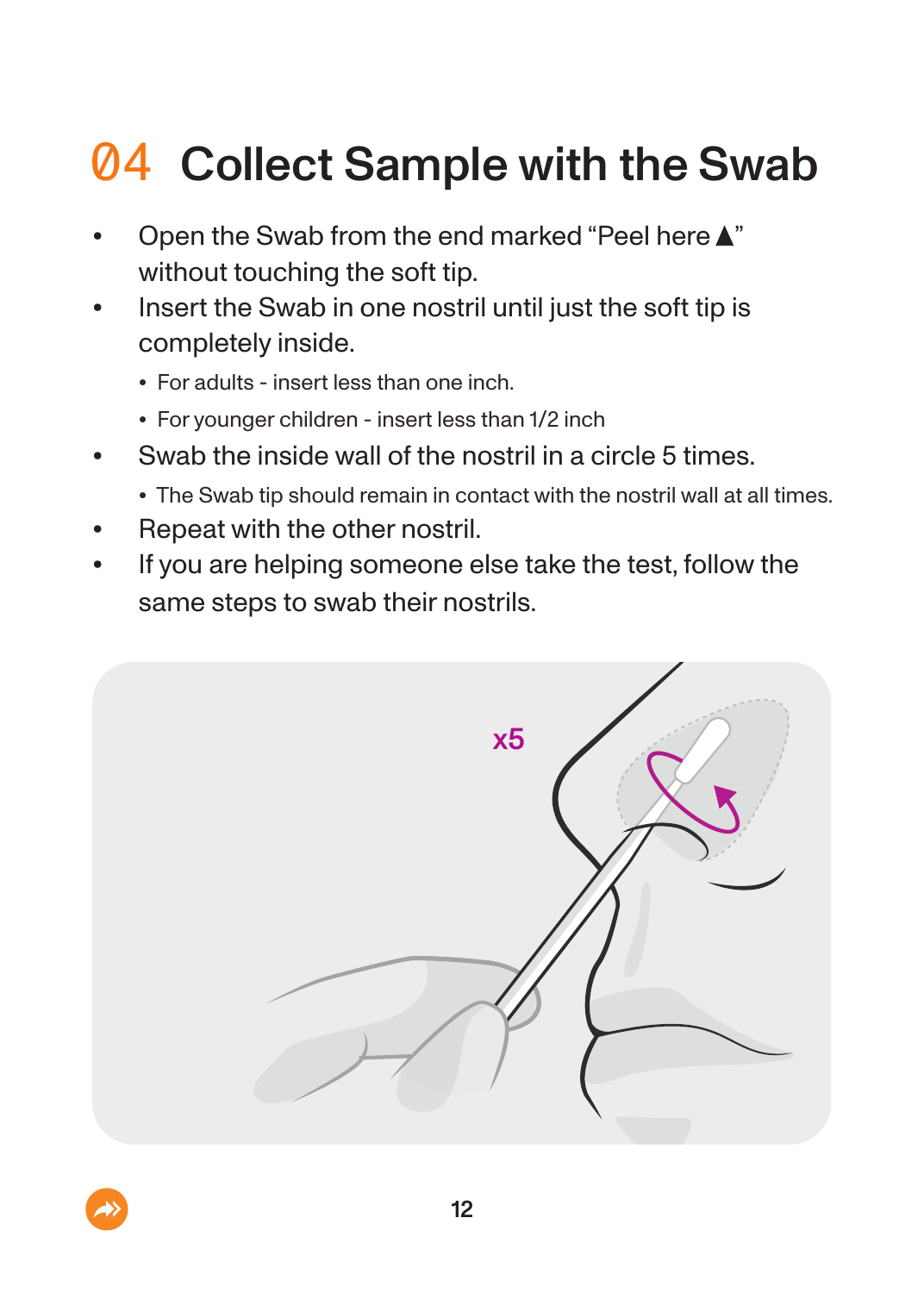### 05 Stir the Swab in the Test Tube

- Immerse the Swab fully inside the liquid in the Test Tube placed in the cardboard divider.
- Hold onto the tube and stir the Swab vigorously in the liquid for 15 seconds.
- Once done, discard the Swab wrapped in its packaging.



#### **WARNING**

• Do not break off the Swab tip and leave it inside the Test Tube.

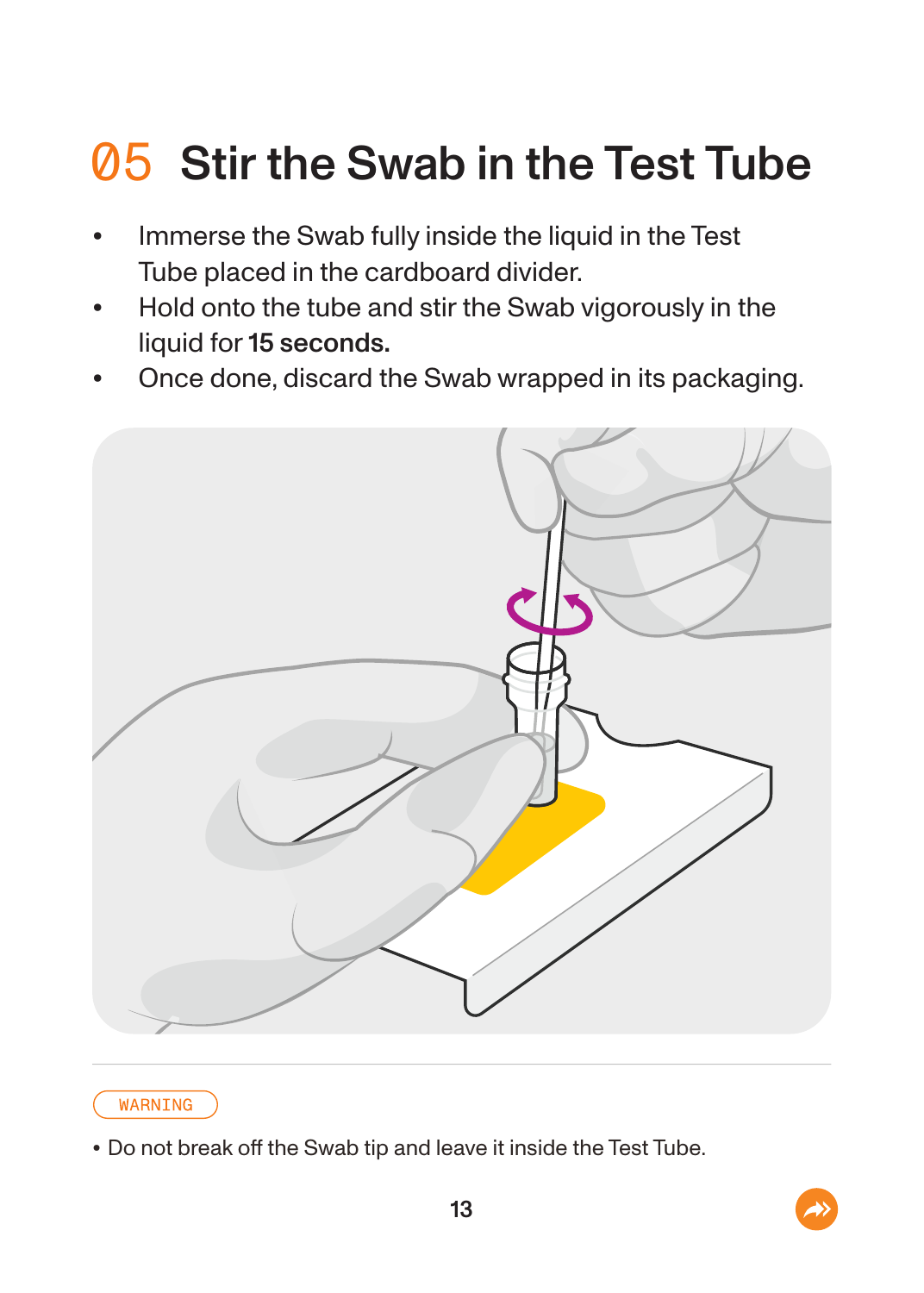### 06 Use the Detect Cap

- Carefully open the Detect Cap package and take out the cap.
	- The small cap can get lost if dropped.
	- You may need to remove the silica packet first.
	- The cap contains a reagent bead.
- Screw the Detect Cap tightly onto the Test Tube.
	- Ensure the cap is locked so that you cannot unscrew it.
	- If you can unscrew it, screw it on again until you can no longer unscrew it.

#### WARNING

• Do not open the Test Tube after this step.





This step continues on the next page.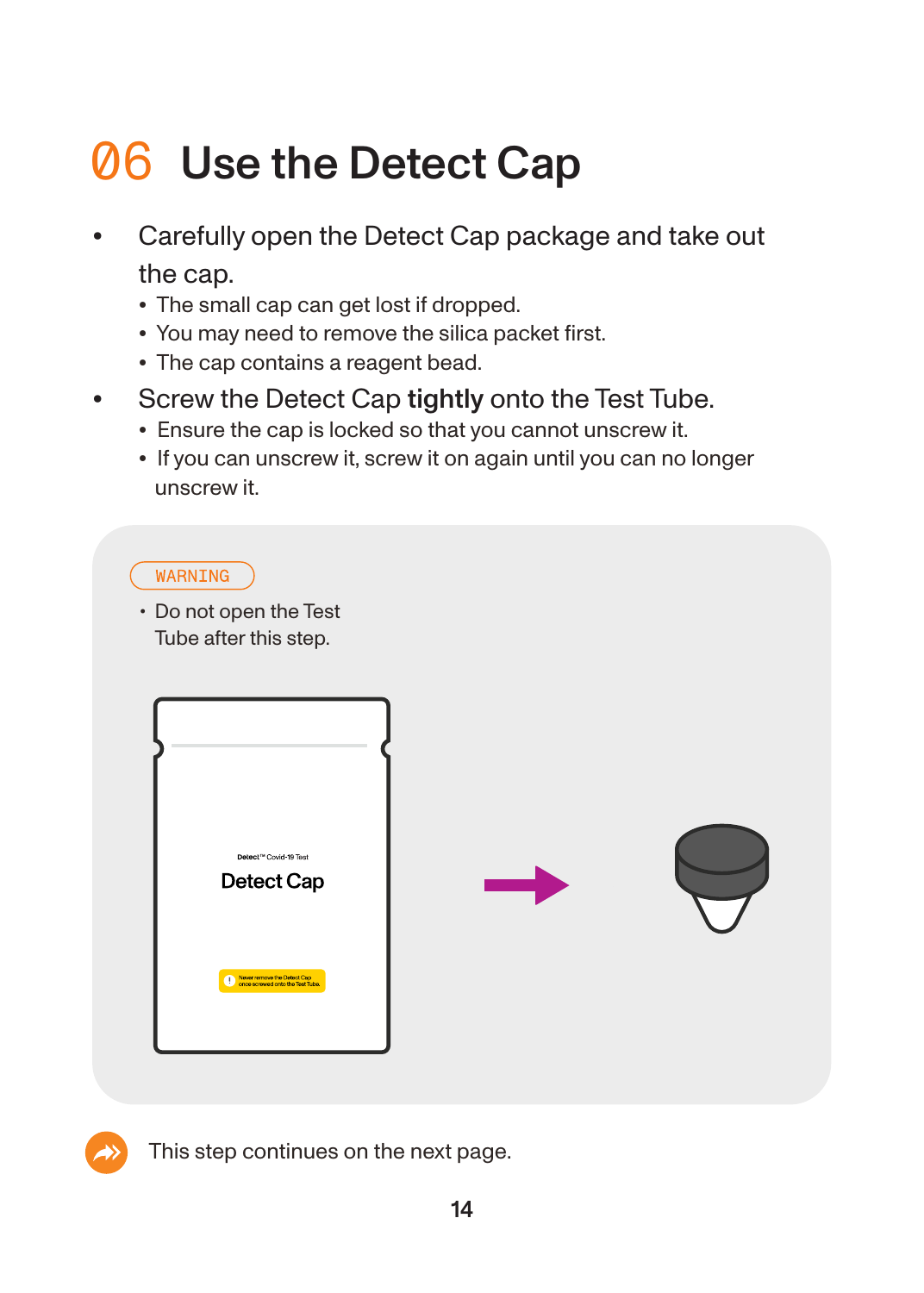- Hold the Test Tube by the cap, turn it upside down, and shake it hard side-to-side for 10 seconds.
	- The tube should remain upside down during the shaking step.
	- The reagent bead in the cap will dissolve into the sample.

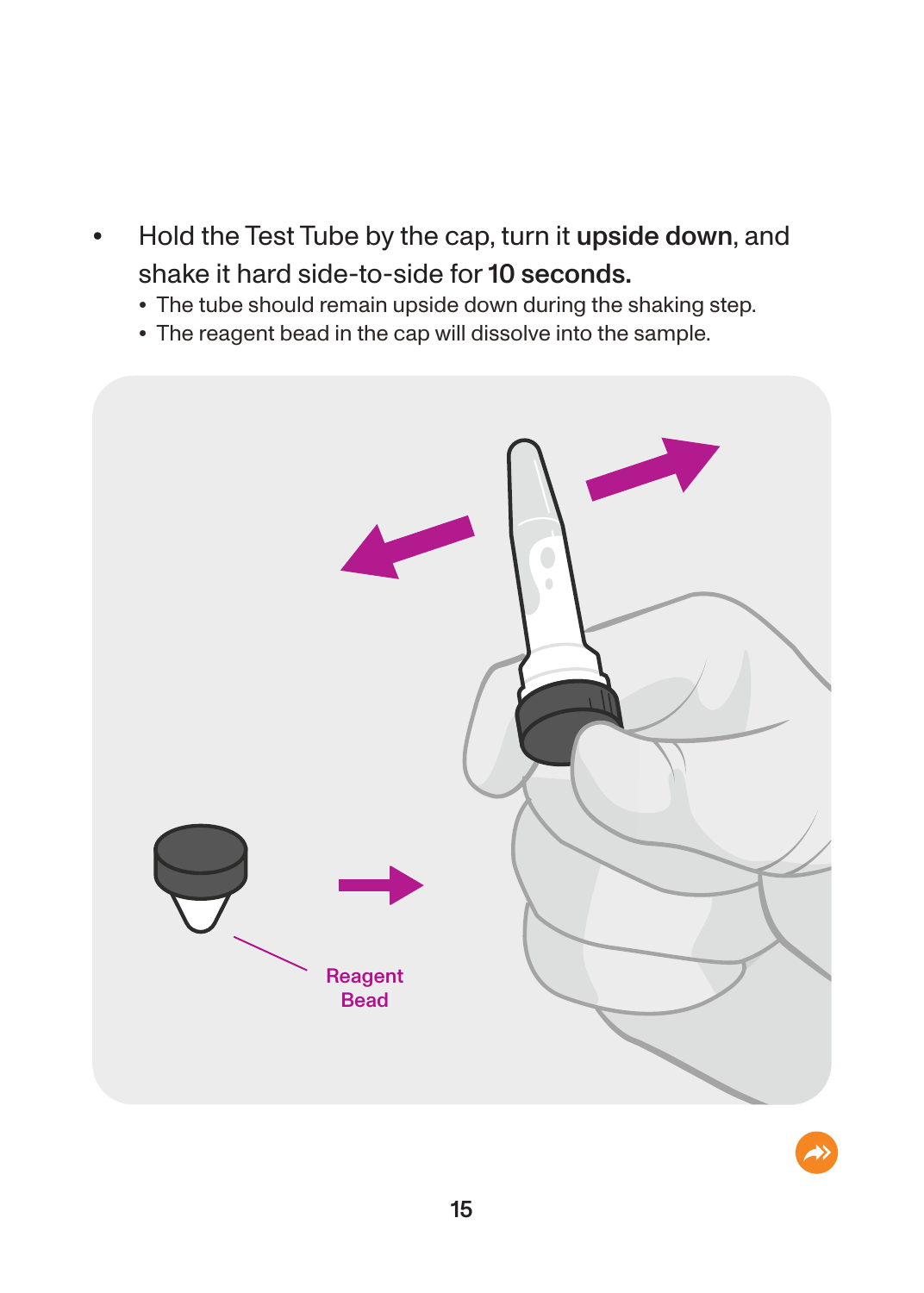# **07** Flick the Test Tube

- Hold the tube right side up with the cap.
- Standing up, forcefully bring down your whole arm to collect all the liquid at the bottom of the Test Tube.



#### **WARNING**

• No liquid drops should remain toward the top of the tube.

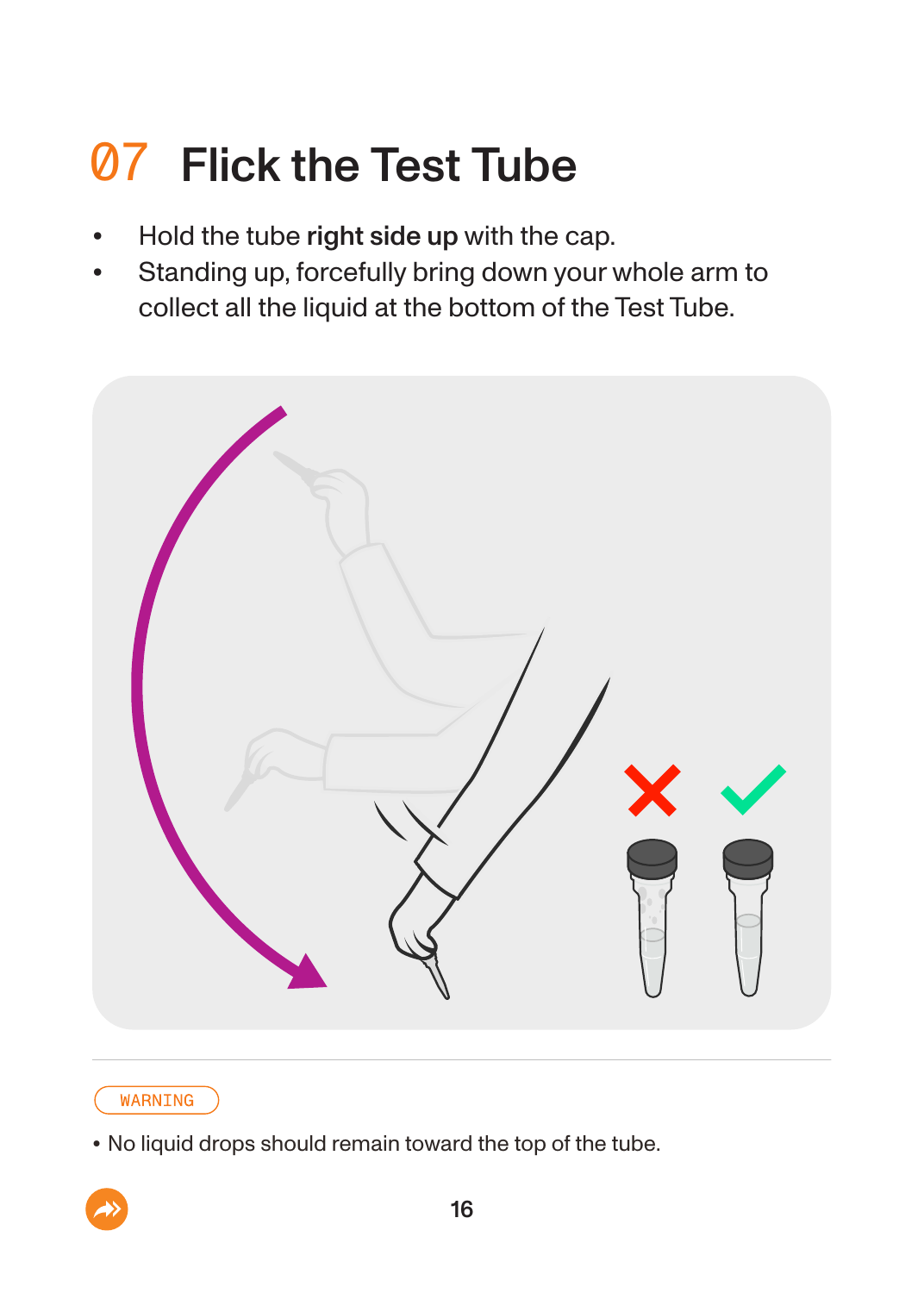# 08 Process the sample

- Place the Test Tube into the well of the Detect Hub that is plugged in and ready.
	- Push the tube all the way in.



- The Hub will beep once, and the green light will start blinking.
- This step takes about 55 minutes set a timer.
- The green light will stop blinking and the Hub will beep once the Hub processing is complete.

#### **WARNING**

• Do not take out the tube from the Hub until processing is complete.

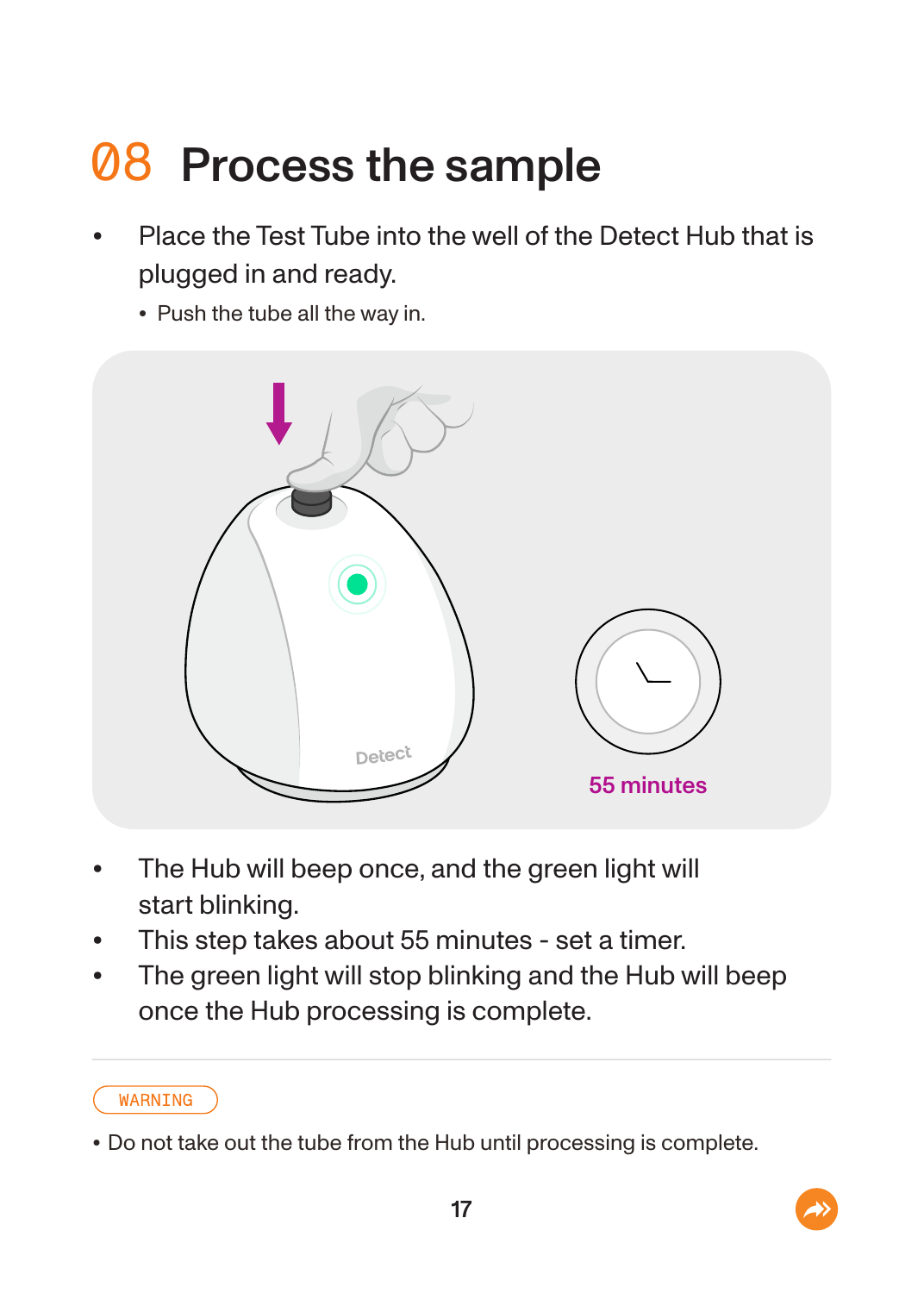# 09 Use the Dropper

• Open the Result Pack and take out the Dropper pouch and the Reader.



- Remove the Dropper from its pouch.
	- The Dropper contains liquid.





This step continues on the next page.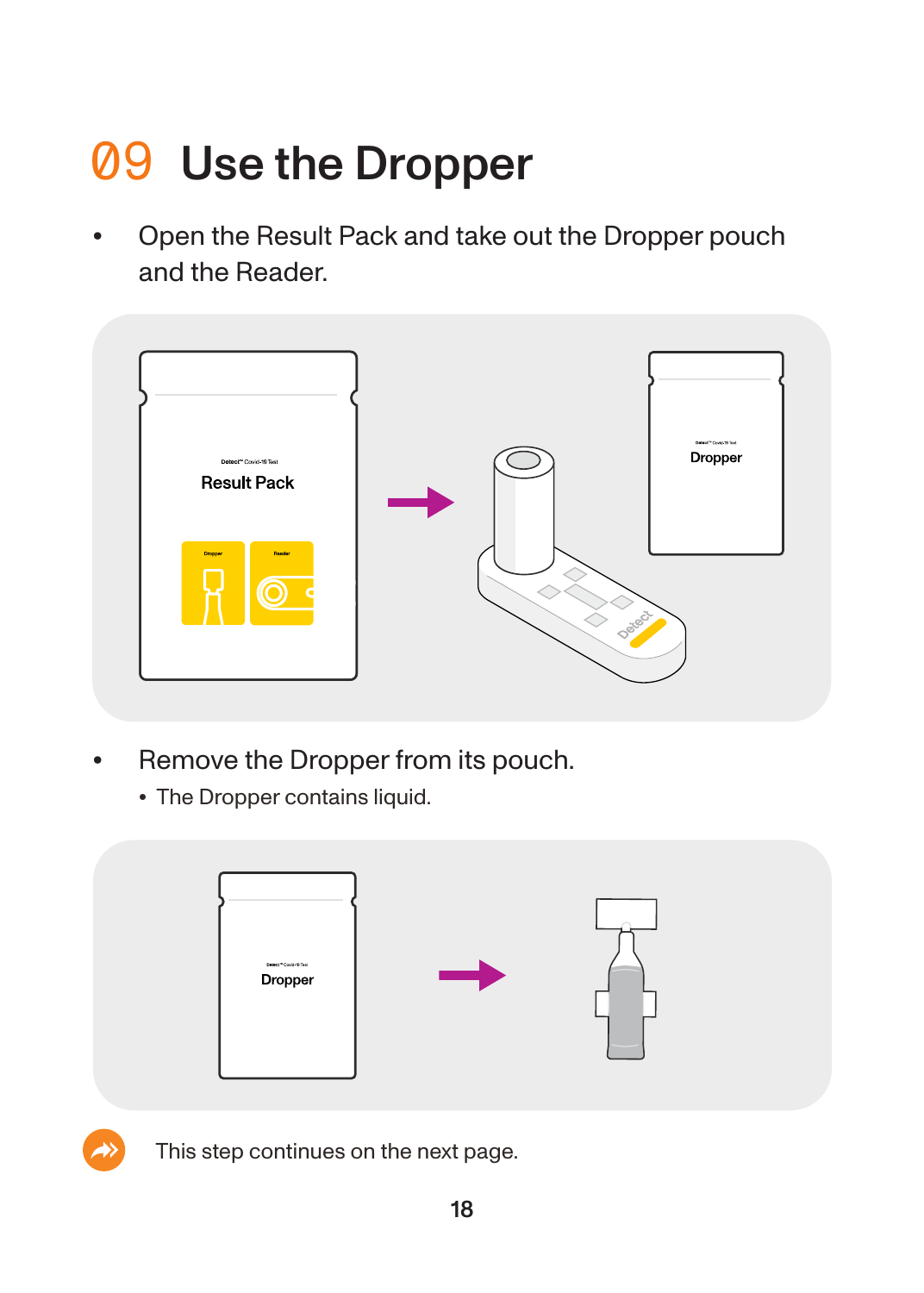- Pick up the Dropper by the tip and flick it down to collect all the liquid at the bottom.
- Twist off the tip of the Dropper.
	- Be careful not to spill any of the liquid.
- Insert the Dropper tip into the Reader chimney as far as it will go.
- Squeeze the Dropper firmly to dispense all the liquid.
- Discard the Dropper.

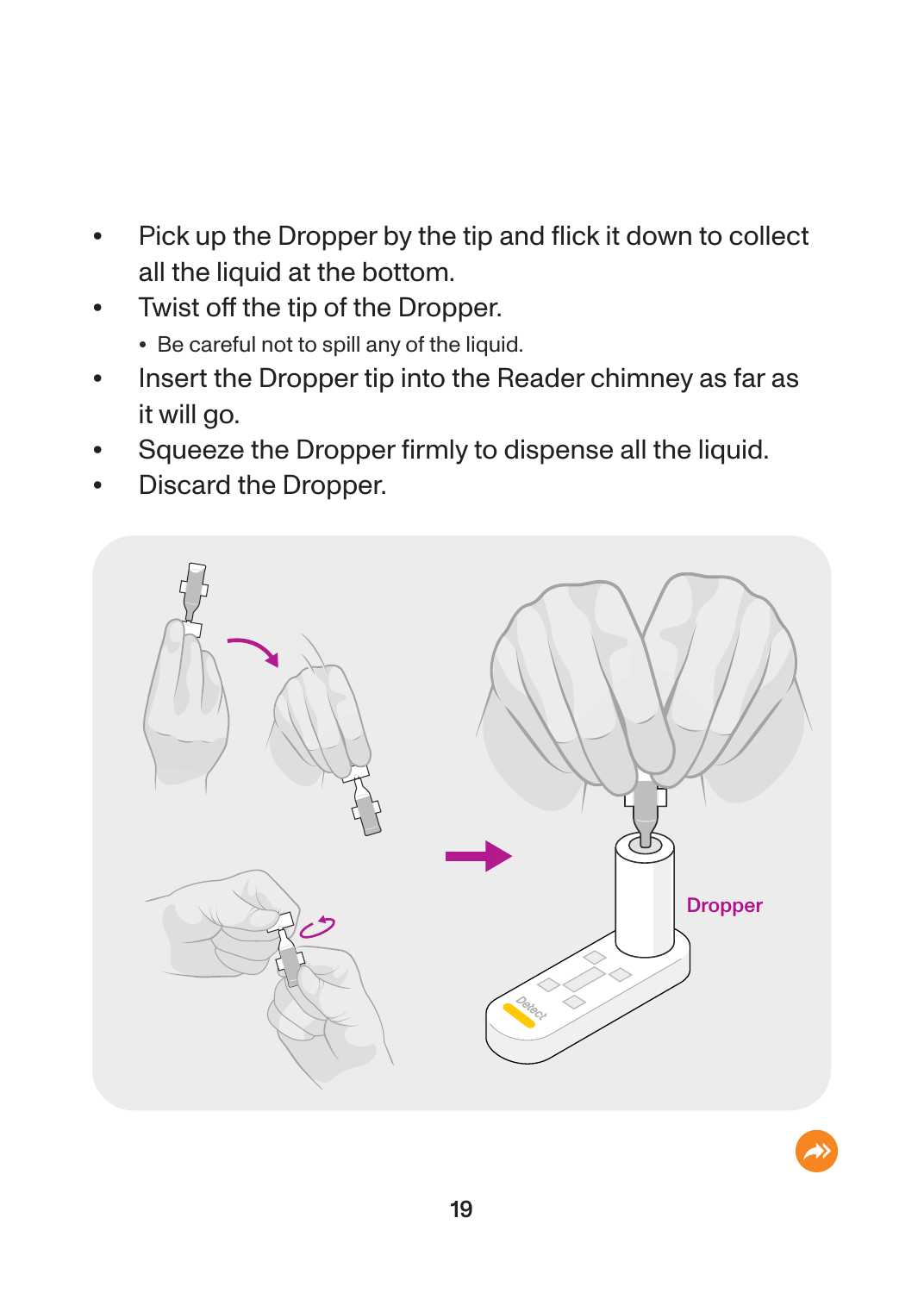### 10 Insert the Test Tube into the Reader

- Remove the Test Tube from the Detect Hub after the processing step is complete.
	- Do not open the tube.
- Place the tube into the Reader chimney, and using both thumbs, press it down firmly.
	- The tube cap should be flush with the lip of the Reader chimney.
	- You may hear a "pop" sound as the tube bottom is opened inside the chimney, allowing the sample to flow through the Reader.

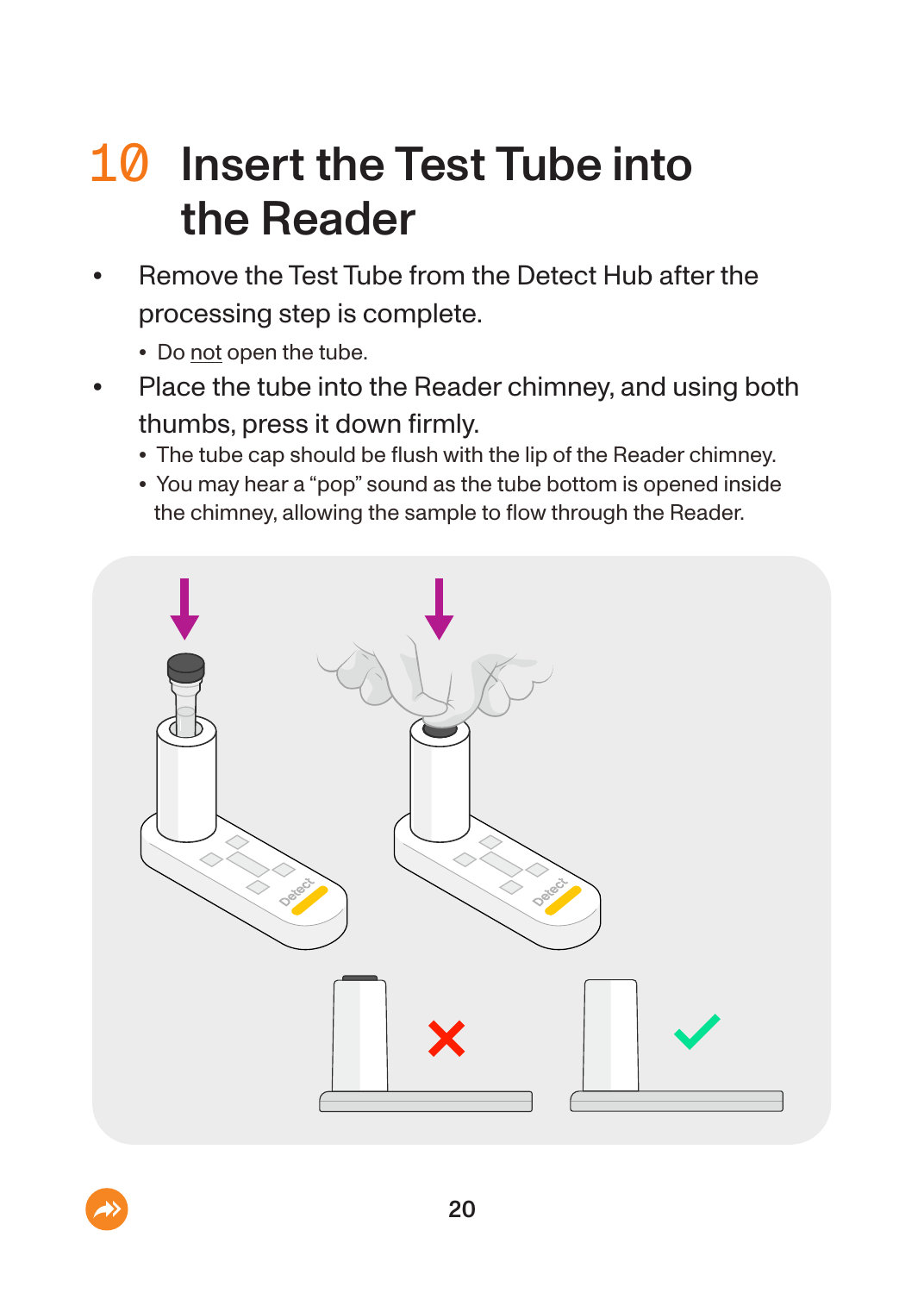### 11 Watch for liquid flow

- Liquid should be seen flowing through the Reader within 10 seconds.
	- If there is no flow, tap the Reader firmly against a hard surface 3 times until liquid starts flowing.
- Results will be ready in 10 minutes. Set a timer.



![](_page_20_Picture_5.jpeg)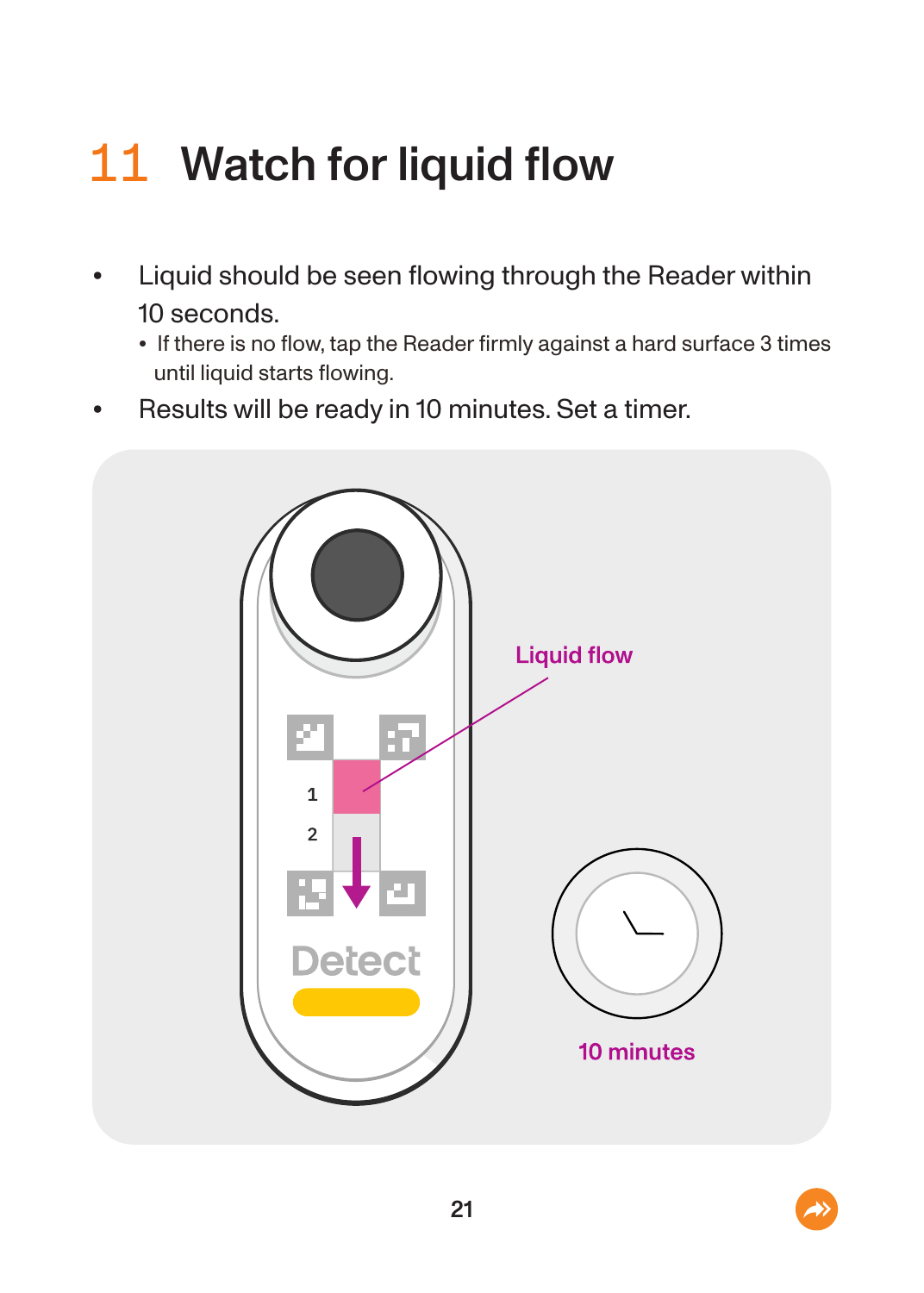### 12 Get results

- After 10 minutes, you should see one or two red lines in the Reader window.
	- Check carefully, as lines may be faint or incomplete.
- Use the guide below to determine the test result based on lines present next to labels 1 and 2.

![](_page_21_Figure_4.jpeg)

Please refer to the Fact Sheet for Individuals available at detect.com.

![](_page_21_Picture_6.jpeg)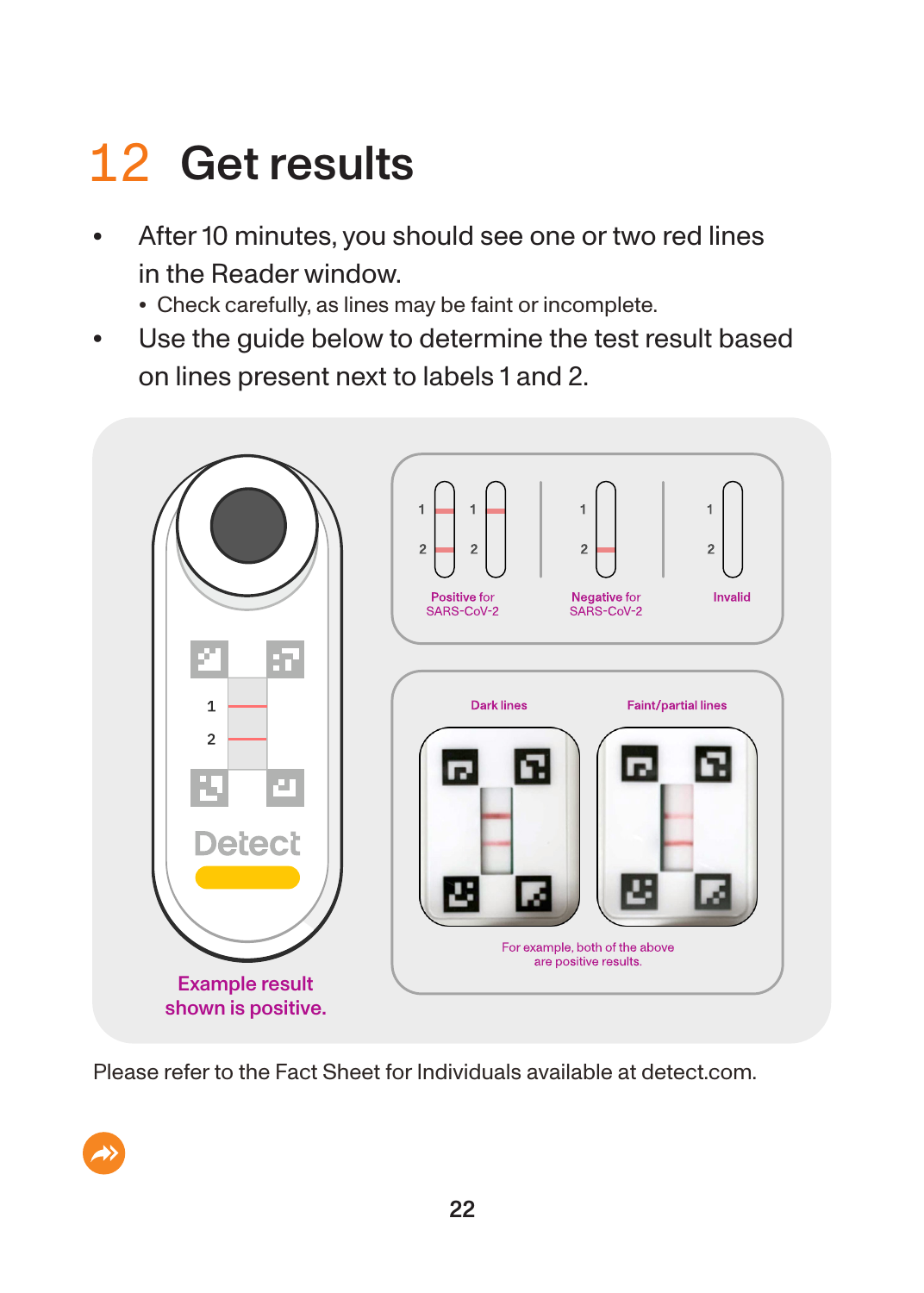### What do the results mean?

### NEGATIVE

A negative test result indicates that your nasal sample does not contain detectable amounts of viral RNA (the genomic material from the virus that causes Covid-19). This means you are unlikely to have Covid-19 currently.

If you have no symptoms or reasons to suspect Covid-19 infection and this was your first result, you must collect and test a second sample at least 24 hours after your first test and within the next 48 hours. If this is your second test, you are unlikely to have Covid-19 currently.

The Detect Covid-19 Test can only tell you about your current Covid-19 status. It cannot tell you if you had a previous infection with the virus that causes Covid-19.

If you have symptoms of Covid-19: Consult a healthcare provider for additional testing. It's possible your symptoms are a result of another illness or that you need further molecular testing for Covid-19. Be extra vigilant about quarantining, wearing a mask when you must leave your home, and washing your hands.

![](_page_22_Picture_6.jpeg)

Results meaning continues on the next page.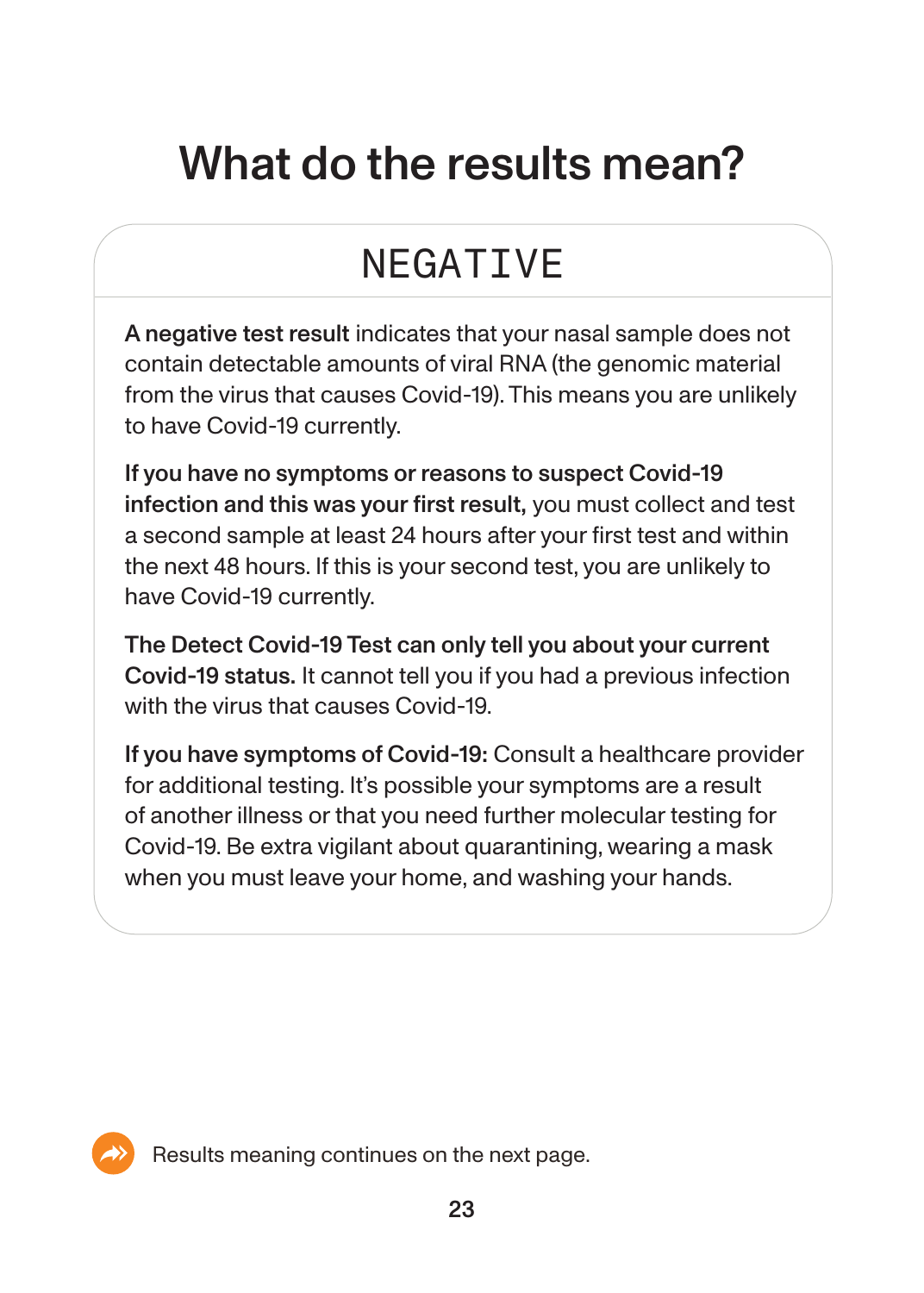### What do the results mean?

### **POSTTTVE**

A positive test result indicates that your nasal sample contains detectable amounts of viral RNA (the genomic material from the virus that causes Covid-19). This means you are likely to have Covid-19 currently. Positive results do not rule out bacterial infection or co-infection with other viruses.

The Detect Covid-19 Test is intended as a single test for people who are symptomatic or exposed, and for serial screening of people with no reason to suspect Covid-19 infection. Whether this is your first or second test, please consult with a healthcare provider immediately. Let them know you tested positive and provide them with your Detect test results.

If you have symptoms of Covid-19: Consult a healthcare provider. You may need additional molecular testing to confirm your result. Be extra vigilant about quarantining, wearing a mask when you must leave your home, and washing your hands.

Results meaning continues on the next page.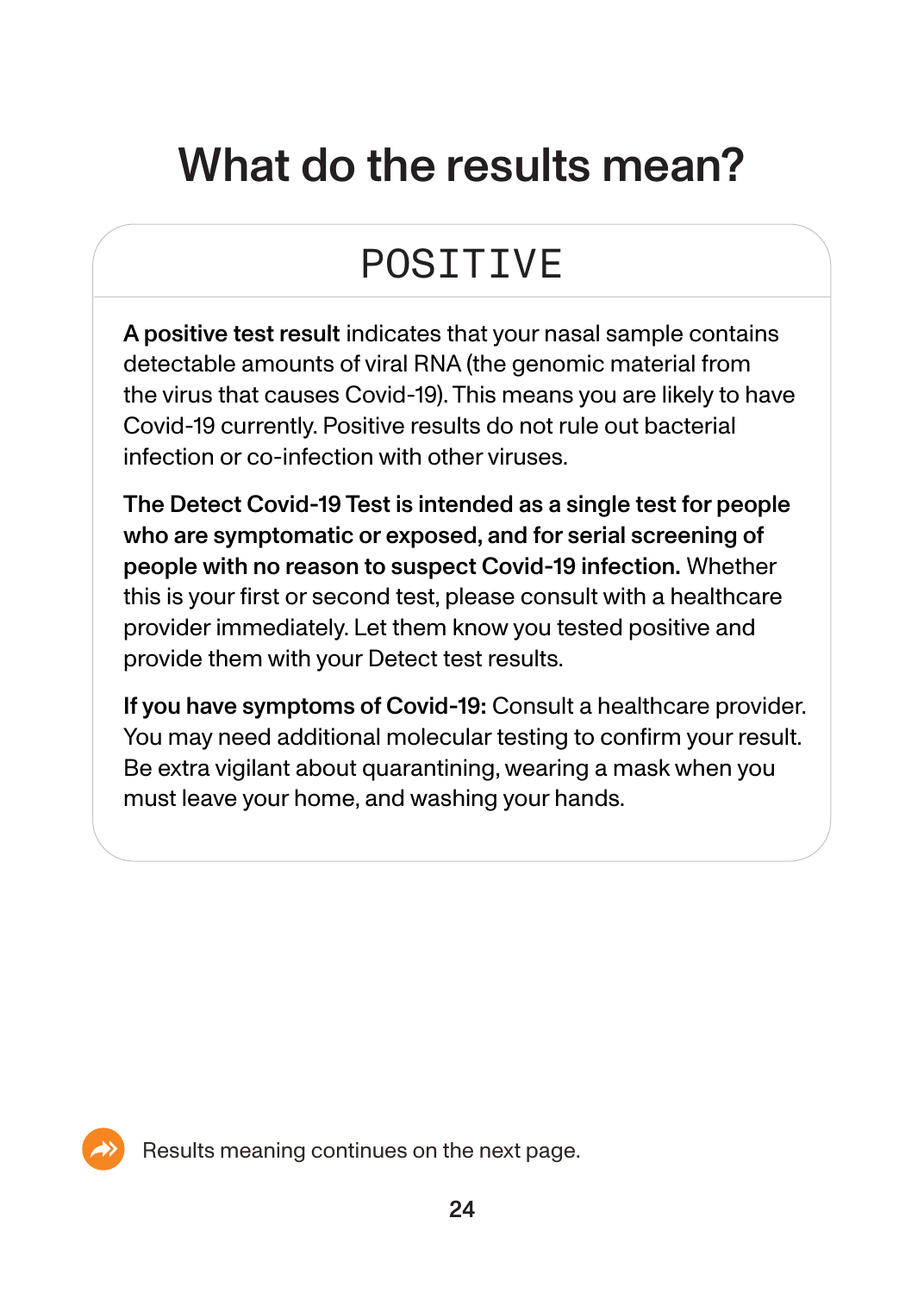### What do the results mean?

### **TNVAL TD**

If the result is invalid, retest. You must use a new Detect Covid-19 Test and a new Swab. Contact Detect customer support at support@detect.com or call toll-free at (855) 322-3692 for a replacement test.

Using certain nasal sprays containing flunisolide or dexamethasone may lead to an invalid result. Please refer to our FAQs for details.

Until you retest, continue to be vigilant about social distancing, wearing a mask when you must leave your home, and washing your hands.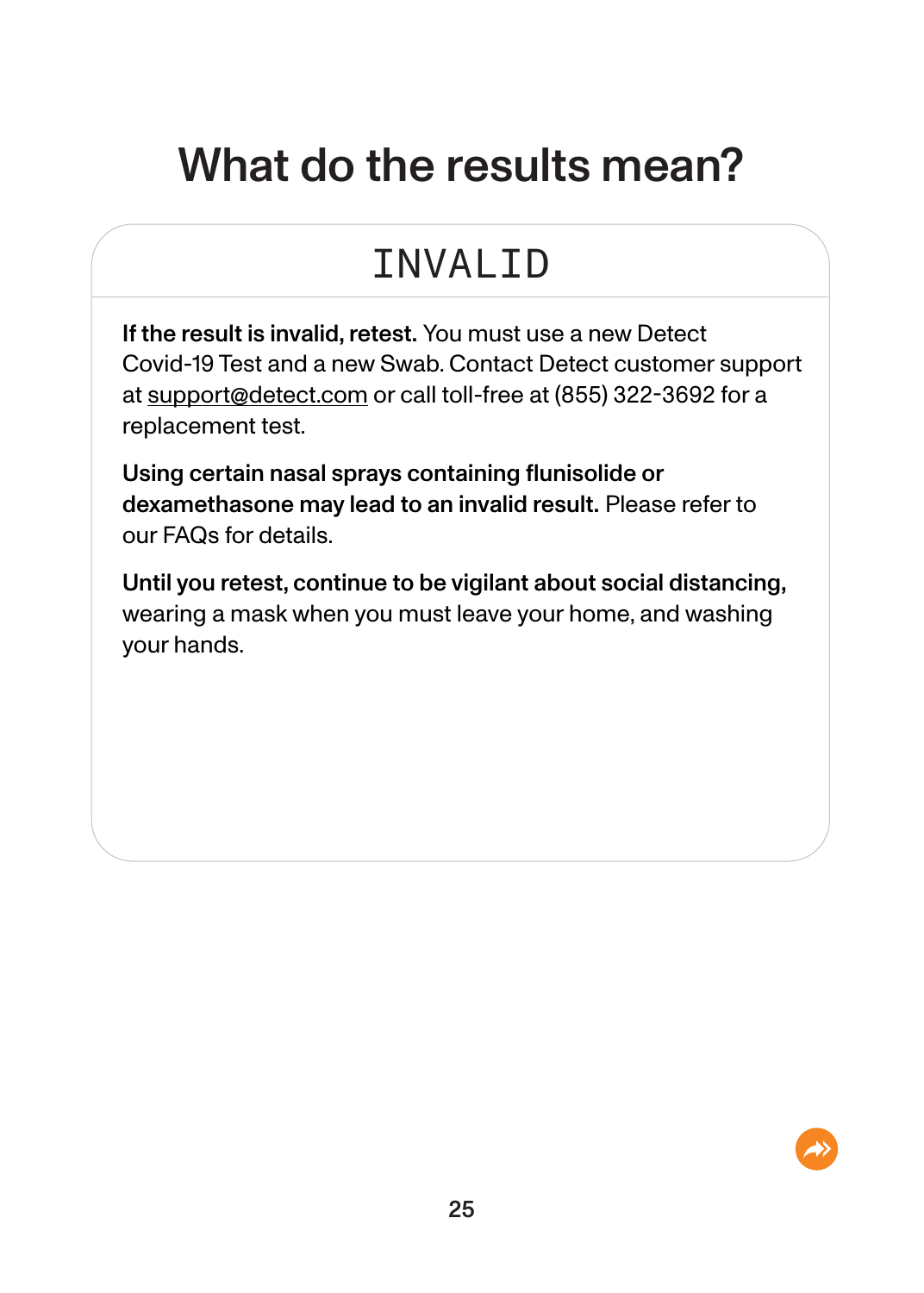### Reporting your test results to public health agencies

You have the option to report your Detect Covid-19 Test result to public health agencies as part of the CARES (Coronavirus Aid, Relief, and Economic Security) Act. This information helps them track the virus and determine appropriate public health measures and guidelines in response to the Covid-19 pandemic.

You can choose to report your results to only the Centers for Disease Control (CDC) in a completely anonymous way. You may also choose to report your results along with some information about you to your local health agencies, if local/state regulations permit.

Please go to detect.com/publichealth/reporting

Or scan the QR code below with your mobile device to access details:

![](_page_25_Picture_5.jpeg)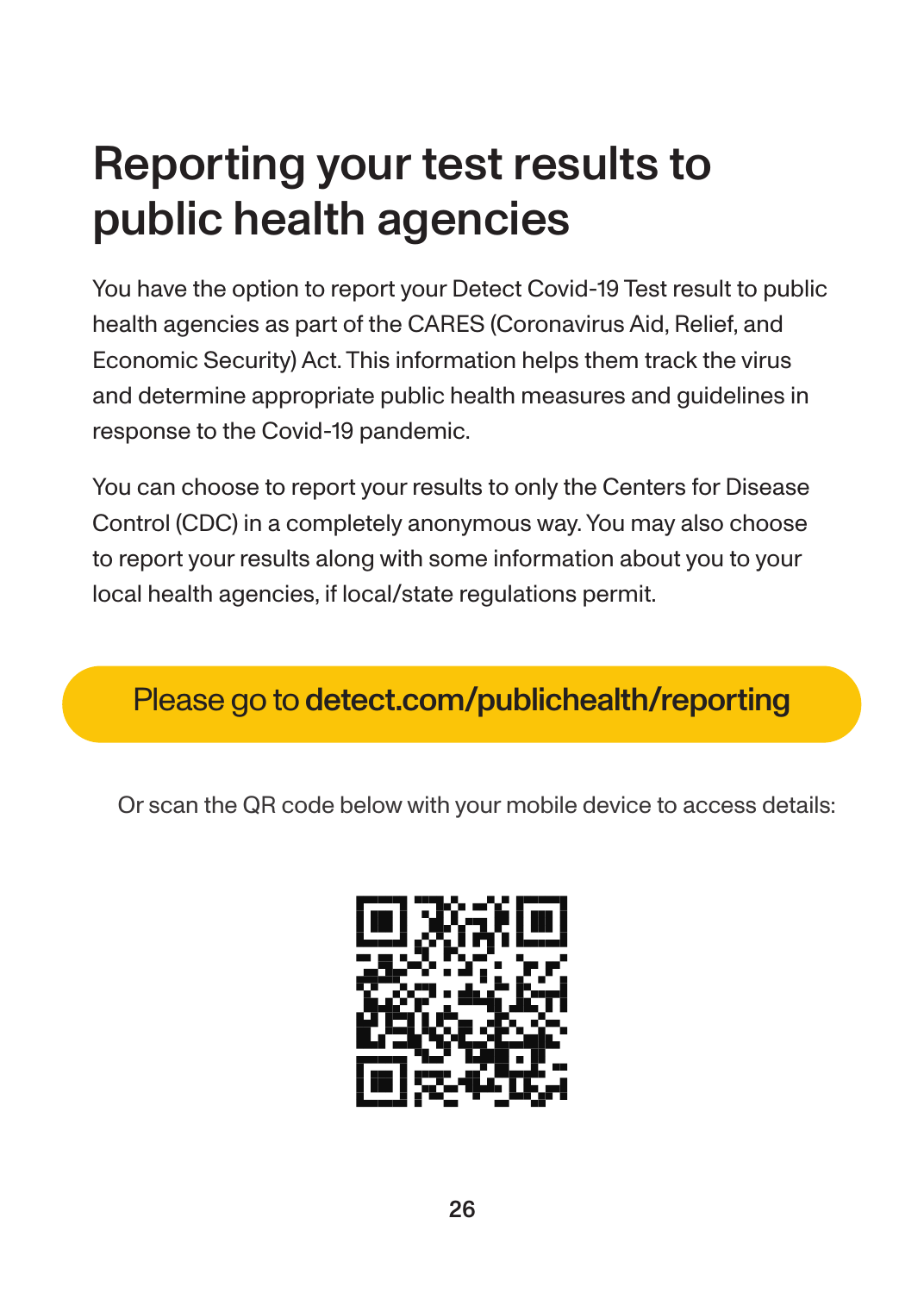# Disposal instructions

#### $\rightarrow$  Put away the reusable Detect Hub.

- Unplug the Hub and store it for use with any other Detect Tests.
- $\rightarrow$  Dispose of all used test components from the Detect Test box.
	- All components from the test box, including the Reader, can be disposed of in the trash.
	- Want to keep a record of your Detect Covid-19 Test result? Take a picture of the Reader before disposing it as the lines will fade over time and the result will not be valid.